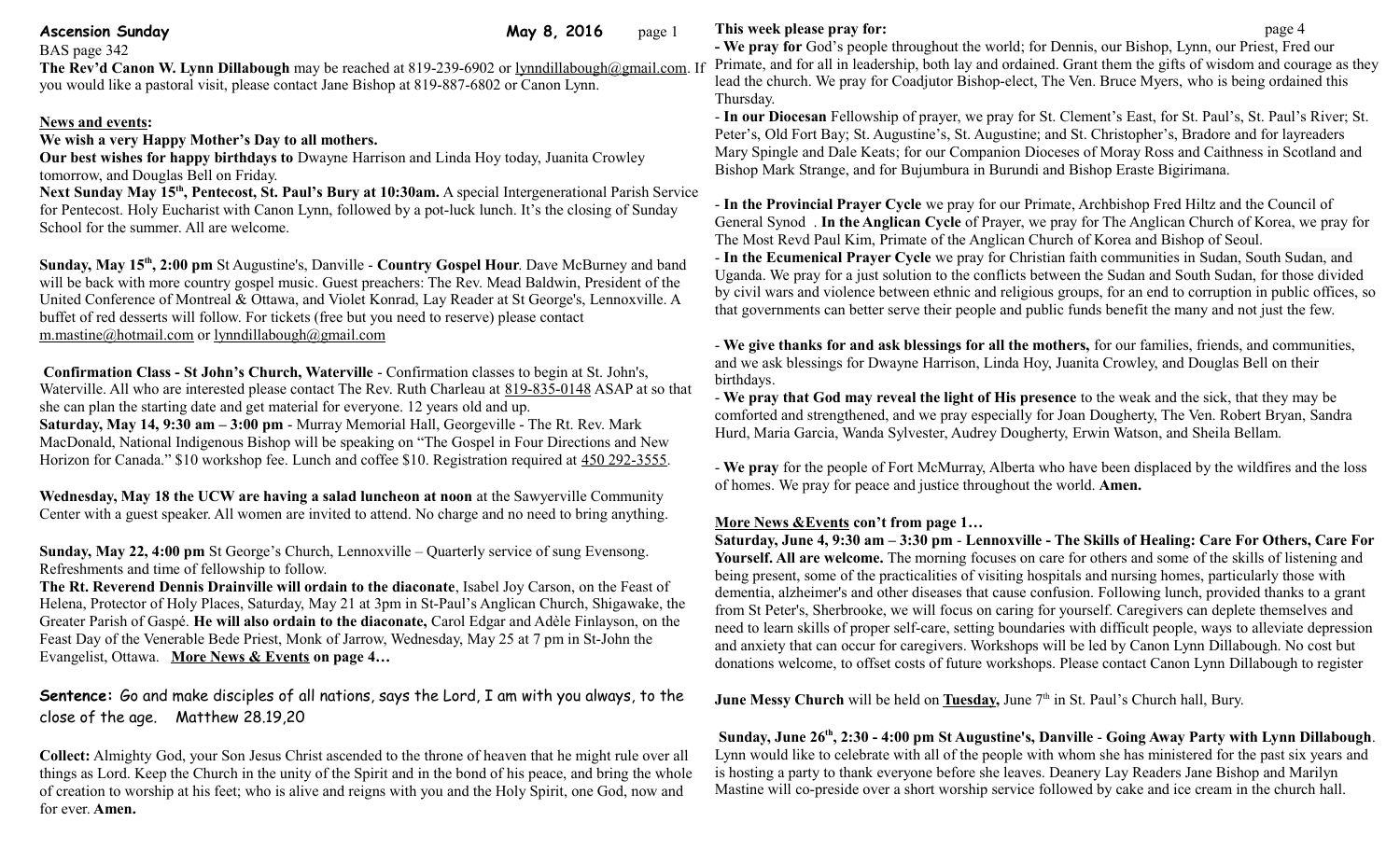**A Reading from the Book of Acts…**When the day of Pentecost had come, they were all together in one place.<sup>2</sup>And suddenly from heaven there came a sound like the rush of a violent wind, and it filled the entire house where they were sitting.<sup>3</sup>Divided tongues, as of fire, appeared among them, and a tongue rested on each of them.<sup>4</sup>All of them were filled with the Holy Spirit and began to speak in other languages, as the Spirit gave them ability. <sup>5</sup>Now there were devout Jews from every nation under heaven living in Jerusalem.<sup>6</sup>And at this sound the crowd gathered and was bewildered, because each one heard them speaking in the native language of each.<sup>7</sup>Amazed and astonished, they asked, "Are not all these who are speaking Galileans?<sup>8</sup>And how is it that we hear, each of us, in our own native language?<sup>9</sup>Parthians, Medes, Elamites, and residents of Mesopotamia, Judea and Cappadocia, Pontus and Asia,<sup>10</sup>Phrygia and Pamphylia, Egypt and the parts of Libya belonging to Cyrene, and visitors from Rome, both Jews and proselytes,<sup>11</sup>Cretans and Arabs—in our own languages we hear them speaking about God's deeds of power."<sup>12</sup>All were amazed and perplexed, saying to one another, "What does this mean?"<sup>13</sup>But others sneered and said, "They are filled with new wine." <sup>14</sup>But Peter, standing with the eleven, raised his voice and addressed them, "Men of Judea and all who live in Jerusalem, let this be known to you, and listen to is what was spoken through the prophet Joel:<sup>17</sup>'In the last days it will be, God declares, that I will pour out my Spirit upon all flesh, and your sons and your daughters shall prophesy, and your young men shall see visions, and your old men shall dream dreams.<sup>18</sup>Even upon my slaves, both men and women, in those days I will pour out my Spirit; and they shall prophesy.<sup>19</sup>And I will show portents in the heaven above and signs on the earth below, blood, and fire, and smoky mist.<sup>20</sup>The sun shall be turned to darkness and the moon to blood, before the coming of the Lord's great and glorious day.<sup>21</sup>Then everyone who calls on the name of the Lord shall be saved.' *Acts 2:1-21* 

# **Psalm 104:25-35, 37a** BAS page 844

**A Reading from the Letter of Paul to the Romans…**<sup>14</sup>For all who are led by the Spirit of God are children of God.<sup>15</sup>For you did not receive a spirit of slavery to fall back into fear, but you have received a spirit of adoption. When we cry, "Abba! Father!"<sup>16</sup>it is that very Spirit bearing witness with our spirit that we are children of God, <sup>17</sup>and if children, then heirs, heirs of God and joint heirs with Christ—if, in fact, we suffer with him so that we may also be glorified with him. *Romans 8:14-17*

**The Holy Gospel of our Lord Jesus Christ according to John…**<sup>8</sup>Philip said to Jesus, "Lord, show us the Father, and we will be satisfied."<sup>9</sup> Jesus said to him, "Have I been with you all this time, Philip, and you still do not know me? Whoever has seen me has seen the Father. How can you say, 'Show us the Father'? <sup>10</sup>Do you not believe that I am in the Father and the Father is in me? The words that I say to you I do not speak on my own; but the Father who dwells in me does his works.<sup>11</sup>Believe me that I am in the Father and the Father is in me; but if you do not, then believe me because of the works themselves. <sup>12</sup>Very truly, I tell you, the one who believes in me will also do the works that I do and, in fact, will do greater works than these, because I am going to the Father.<sup>13</sup>I will do whatever you ask in my name, so that the Father may be glorified in the Son.<sup>14</sup>If in my name you ask me for anything, I will do it. <sup>15</sup>"If you love me, you will keep my commandments.<sup>16</sup>And I will ask the Father, and he will give you another Advocate, to be with you forever.<sup>17</sup>This is the Spirit of truth, whom the world cannot receive, because it neither sees him nor knows him. You know him, because he abides with you, and he will be in you.

 $(25)$ <sup>25</sup> I have said these things to you while I am still with you.<sup>26</sup>But the Advocate, the Holy Spirit, whom the Father will send in my name, will teach you everything, and remind you of all that I have said to you.<sup>27</sup>Peace I leave with you; my peace I give to you. I do not give to you as the world gives. Do not let your hearts be troubled, and do not let them be afraid.) *John 14:8-17(25-27)*

**Reflection:** While the reading from Acts will no doubt take center stage on this celebration of Pentecost, nevertheless, this gospel reading from John challenges us to think about how it is that we come to believe. In fact, in this reading from Jesus' farewell sermon, His challenge to believe is made four times in only three verses. Jesus challenged his disciples, and challenges us, to believe in who He is, what He said, and what He did.

what I say.<sup>15</sup>Indeed, these are not drunk, as you suppose, for it is only nine o'clock in the morning.<sup>16</sup>No, this me" (John 14:10). All that Jesus said, all that he did, he declares, are not his words or his works but ar Philip turned to Jesus as they gathered around the table in the upper room that final night: "Show us the Father, and we will be satisfied." Show us the Father he asks. Philip has walked with Jesus, sat at His feet listening to His teachings, and still he does not understand. Can we hear the frustration in Jesus' voice as He turns to his friend and student, "Have I been with you all this time, Philip, and you still do not know me?" The good news of the gospel is that, in knowing Jesus Christ, we have come to know God. In hearing the teachings of Jesus we have heard of God's love for us because Jesus is "in the Father and the Father is in of the "Father who dwells in me." Over and over again Jesus challenges us to believe that he is in the Father. And if we believe, he declares to us, not only will be also be able to do the same works that he did but "will do greater works than these" (John 14:12). But how are we able to believe? How are we able to do great works in the name of a person who was crucified, died? Christ is risen, but he has also ascended. He is no longer with us. How can we, who were not with Him, did not hear His teachings, did not see Him, believe? Well, we can believe through the power of the Advocate. The disciples, and we, are able to love and keep the commandments because of the Spirit, the Advocate sent by God. Jesus declared to them, and to us, that the Spirit of truth would be with us forever. The Advocate would help us to hear the words of Jesus even though He has gone to the Father. The Spirit fills all those who believe in Jesus. This is the good news of Pentecost.

> **Chuckles: A Sunday School helper** was delivering a station wagon full of kids home one day when a fire truck zoomed past. Sitting in the front seat of the fire truck was a Dalmatian dog. The children began discussing the dog's duties.

"They use him to keep crowds back," said one youngster.

"No," said another, "he's just for good luck."

A third child brought the argument to a close. "They use the dogs," she said firmly, "to find the fire hydrant."

**A little boy had just got home from Sunday School** and mom was cooking lunch. "Mommy, is it true that before you're born you're just dust and after you die you go back to being dust?"

"That's right son, why?"

"Well that's what they said at church today."

"OK, well run up stairs and wash your hands, lunch will be ready in a few minutes."

About 10 minutes went by and she called out for him to come down. "I'll be there in a minute." As they were about to sit down at the table, the little boy asked again about being dust before being born and after you die. Once again mother said, yes. The little boy looked at her and said, "Then you better get up to my room pretty quick, because something under my bed is either coming or going!!"